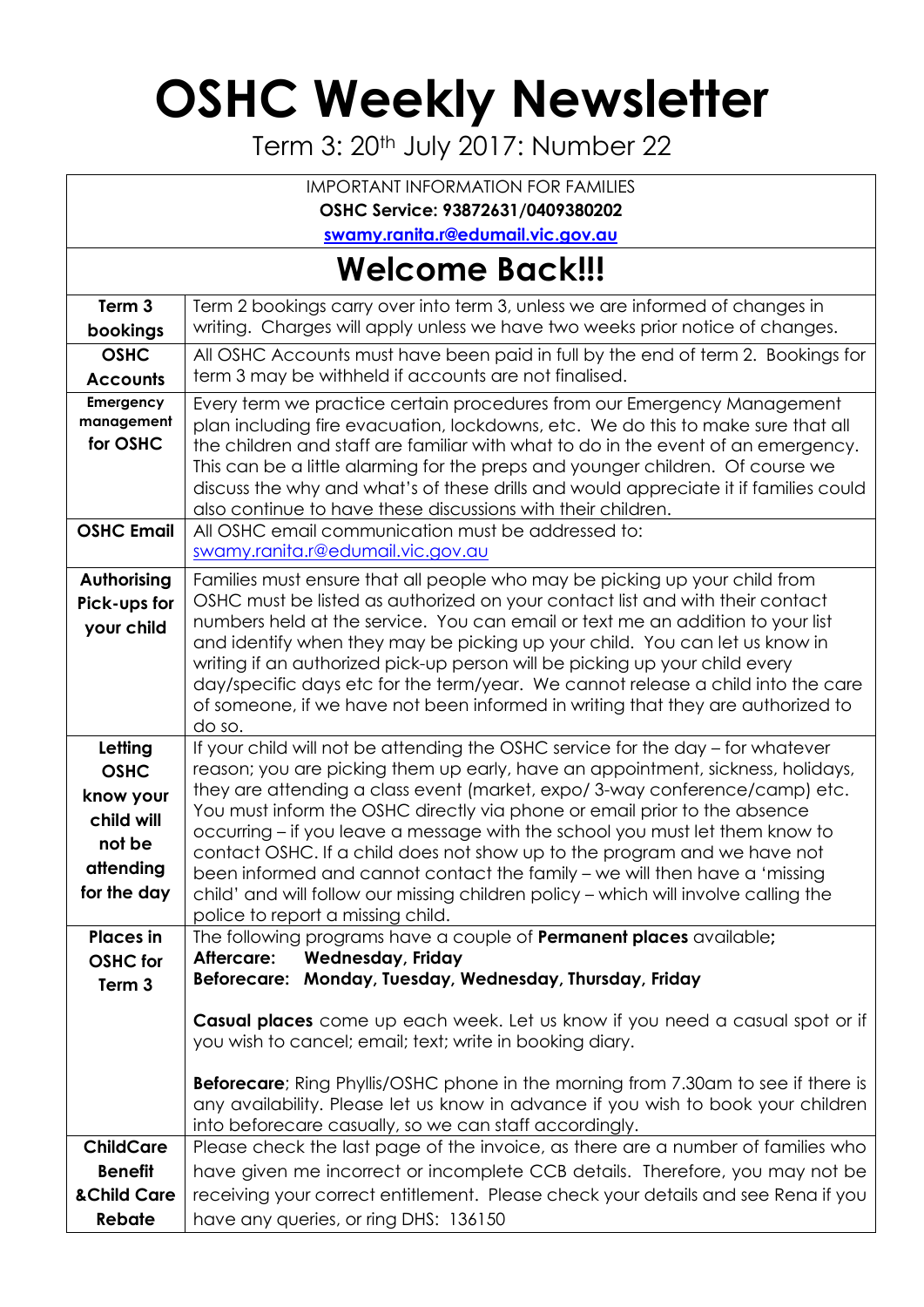| <b>OSHC</b>    | Next OSHC Committee meeting in the OSHC room: Thursday 27 <sup>th</sup> July 2017, 6.00pm. |  |  |  |  |
|----------------|--------------------------------------------------------------------------------------------|--|--|--|--|
| Committee      | Parent Representative for OSHC; Jo Prior; Contact by e-mail; jomatt38@gmail.com            |  |  |  |  |
| Meeting        | We are looking for new members to join our committee - this is a great opportunity         |  |  |  |  |
|                | to be involved in the BEPS community and OSHC service. Please come and have                |  |  |  |  |
|                | a chat if you are interested.                                                              |  |  |  |  |
| Contact        | OSHC/Coordinator email; swamy.ranita.r@edumail.vic.gov.au                                  |  |  |  |  |
| <b>Details</b> | Ph; 03 93872631 (OSHC room & office)<br>Ph; 0409380202                                     |  |  |  |  |
| for OSHC       | Beforecare bookings; 0422209671 (Phyllis mobile)                                           |  |  |  |  |
|                | Rena will respond to all OSHC Communication between 10.30am-6.00pm Mon-Fri                 |  |  |  |  |
|                | during school Terms only. Emergency Beforecare requests will be taken by Phyllis           |  |  |  |  |
|                | mobile from 7.30-9.00am Mon-Fri, school terms only.                                        |  |  |  |  |

### **Weekly Aftercare & Beforecare Program Plan**

#### **Framework for School Age Care: Focus Outcomes;**

**1.'Children have a strong sense of identity'**

**2. 'Children are connected with and contribute to their world'**

**3. 'Children have a Strong Sense of Wellbeing'**

**4. 'Children are confident and involved learners'**

**5. 'Children are effective communicators'**

#### **AFTERCARE**

| Day   | <b>Date</b> | <b>Activity</b> |                                              |
|-------|-------------|-----------------|----------------------------------------------|
| Mon   |             | <b>Rustin:</b>  | Asteroids                                    |
|       |             | Indi:           | Re-cycling Relay Races                       |
|       |             | Paul:           | Art Club; Art room                           |
|       | 24th July   | Rowena:         | Craft Activity                               |
|       |             | Hayfa:          | Making Yoyo's out of re-cycled materials     |
|       |             | Glenda:         | Colourfuls/masterchef/stories                |
|       |             | <b>Phyllis:</b> | Wheels: Protective gear must be worn         |
|       |             | Harri:          | Rolled Paper Bead making                     |
|       |             | Rusty:          | <b>AFL</b>                                   |
|       |             | Indiana:        | <b>AFL</b>                                   |
| Tues  | 25th July   | <b>Phyllis:</b> | Wheels: Protective gear must be worn         |
|       |             | Paul:           | Other side of school; Sustainable Creativity |
|       |             | Hayfa:          | Skipping & outside games                     |
|       |             | Rowena:         | Library; Reading & Games                     |
|       |             | Glenda:         | Colourfuls/Master Chef/Skipping              |
|       |             | <b>Rusty:</b>   | Re-cycling Dodgeball                         |
|       |             | Harri:          | Sewing Club; Soft Toys                       |
| Wed   | 26th July   | Paul:           | Soccer                                       |
|       |             | Indiana:        | Wheels: Protective gear must be worn         |
|       |             | Hayfa:          | Origami out of recycled materials            |
|       |             | Justine:        | <b>Raak Drawing</b>                          |
|       |             | <b>Phyllis:</b> | Wheels: Protective gear must be worn         |
| Thurs | 27th July   | Harri:          | <b>Making Scarecrows</b>                     |
|       |             | Hayfa:          | Colourfuls                                   |
|       |             | Glenda:         | Cooking Club; Cheese Twists                  |